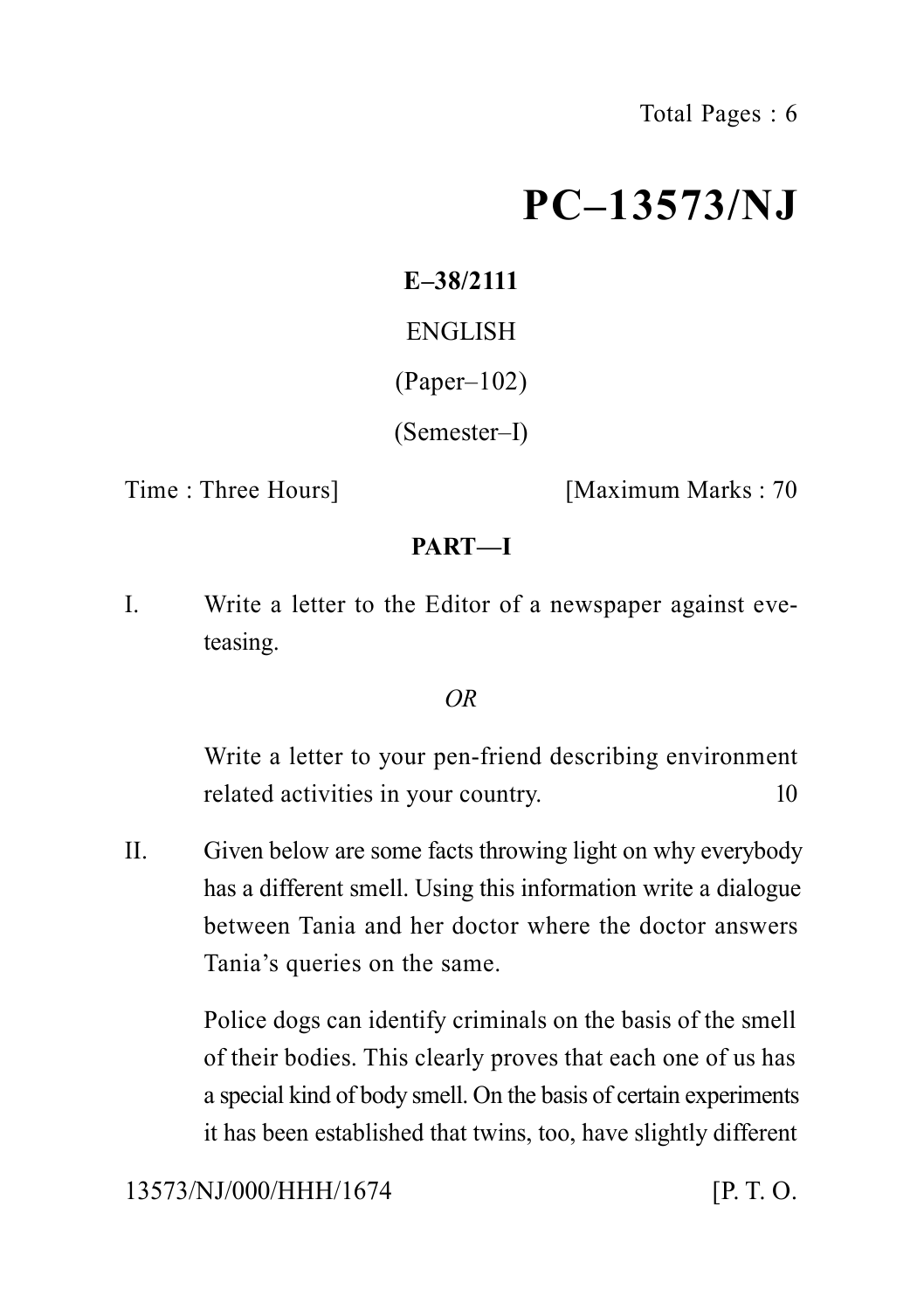smell and dogs with some special training can identity between the twins. But why does everyone have a particular smell?

It is believed that the smell arising out of an individual's body depends upto some extent on an oily liquid secreted by certain sweat glands in the body. But the scent is mainly the product of bacteria that feed on sweat. When a child is born, he picks up many bacteria from the mother as well as from the nurses and doctors who touch him. Their number increases as the child comes to further contact with others. The number of bacteria on the skin is more in the moist region and less on the dry region of the skin.

Within a few days of birth, many different kinds of bacteria settle down permanently only our skin. The types of bacteria may differ from person to person and these produce different types of odour in different persons. Which is why, different persons have different smell. 10

III. Develop the story on the basis of the following :

A businessman advertised for a post of trainee .......... selected a man with no recommendation .......... a friend .......... why he selected .......... replied .......... boy was careful, kind, thoughtful, polite, neat and tidy .......... letters of recommendation.

### *OR*

Clear pool .......... stag drinking water .......... admires his horns.......... despises his weak and ugly leg .......... hunter and hounds .......... stag flees .......... horns caught in tree .......... stag pulled out by the hounds .......... his dying thoughts. 10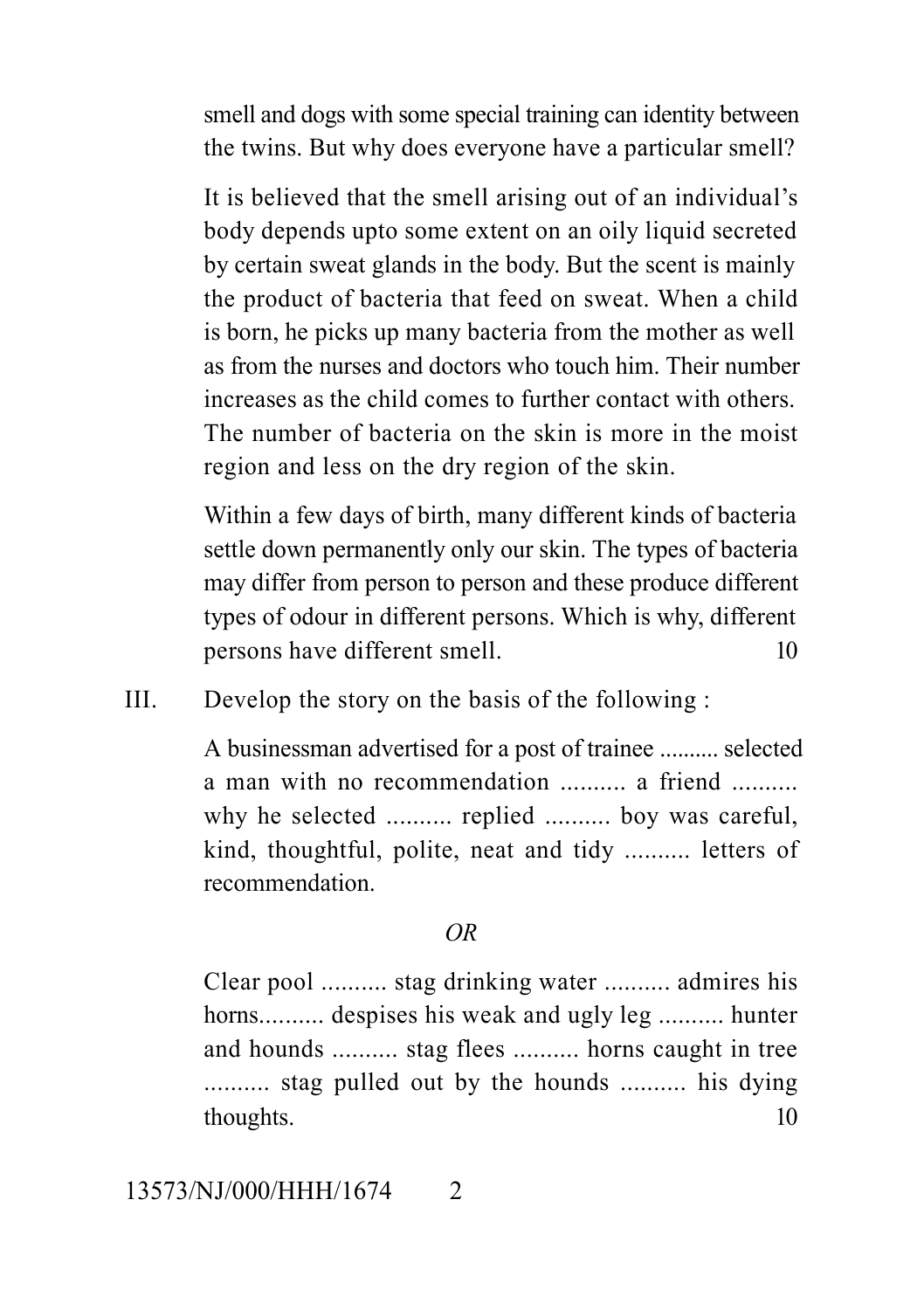- IV. Write a short passage on any *one* of the following :
	- (i) Drug addiction.
	- (ii) Books as companions.
	- (iii) Youth in nation building.
	- (iv) Communal harmony. 10

### **PART—II**

V. Attempt any *15* sentences :

Complete the sentences by putting in the verbs. Use the present simple. You have to decide if the verb is positive or negative :

- (i) My friend is finding life in Paris difficult. He .......... (speak) French.
- (ii) No breakfast for Marks, thanks. He .......... (eat) breakfast.
- (iii) My sports kit is really muddy. This shirt .......... (need) a good wash.

Compete the second sentence so that in follows on from the first. Use the present perfect :

- (iv) The door is open. Someone .......... the door.
- (v) United Club are the winners. United Club .......... the game.
- (vi) I am still working on the computer. I .......... with the computer yet.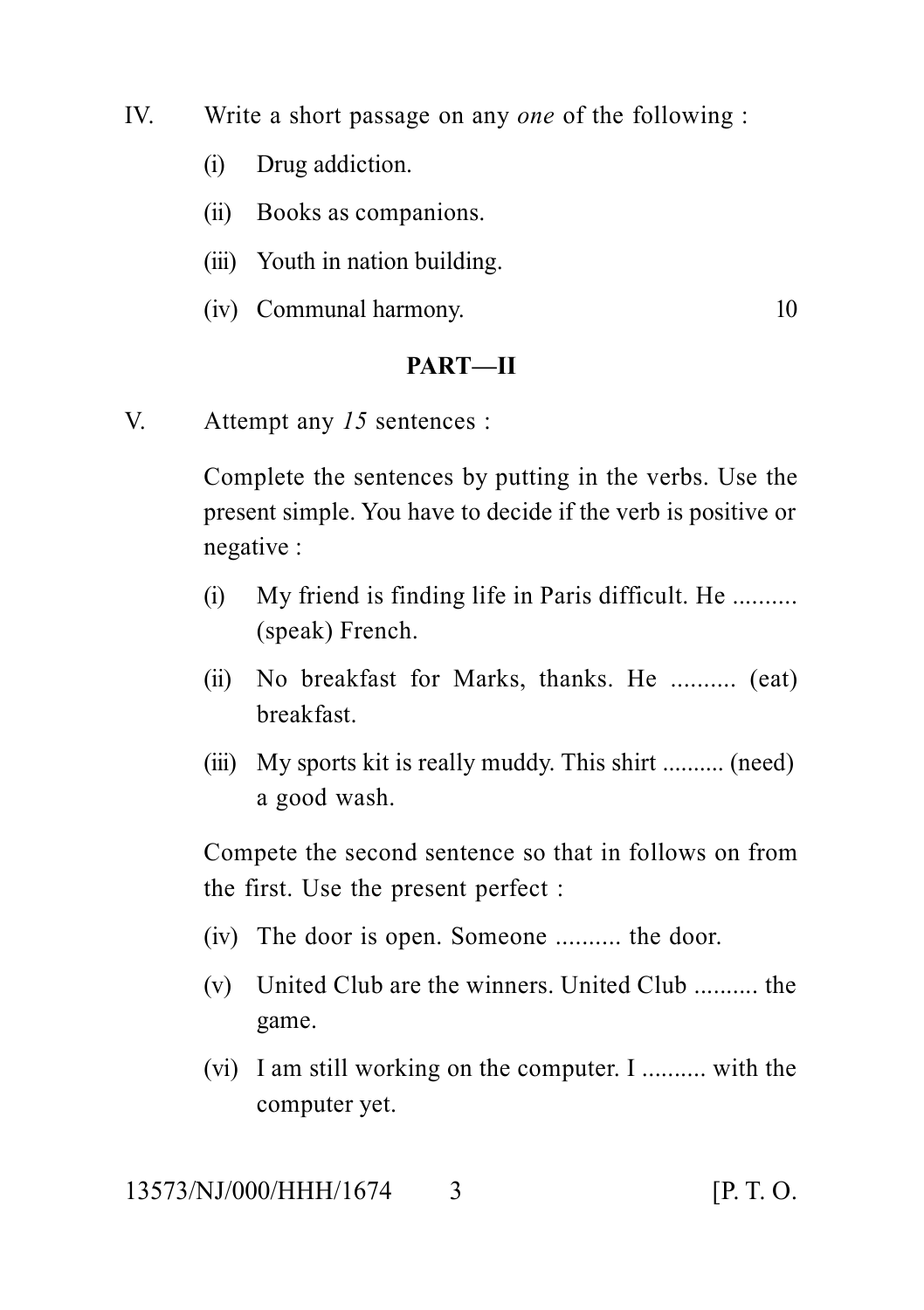Write the sentences using the future form of the word. Use the word in brackets :

- (vii) Warn your passenger about the car cashing. (going)
- (viii) Give your prediction of probably fall in prices. (probably)
- (ix) Express the idea that you and Judy have arranged a game of tennis for tomorrow. (playing)

What would you say? Use do, does or did :

- (x) Say that you finished the crossword today. Actually ..............................................................................
- (xi) Admit that this place depresses you. You know ..............................................................................
- (xii) Explain to your teacher that you find the work difficult. I'm afraid .............................................................

Frame the questions with what, where, when, who, how:

- (xiii) Your friend is having a party. You'd like to know who he has invited. Ask him .........................................
- (xiv) Your favourite band are ting to give a concert. Ask how you can get tickets ........................................
- (xv) You are in town with a friend, and you are wondering where the two of you are going to have lunch. What do you ask ............................................................

Put the missing word :

(xvi) The new building looks awful.  $\sim$ I agree. It ............. look very nice.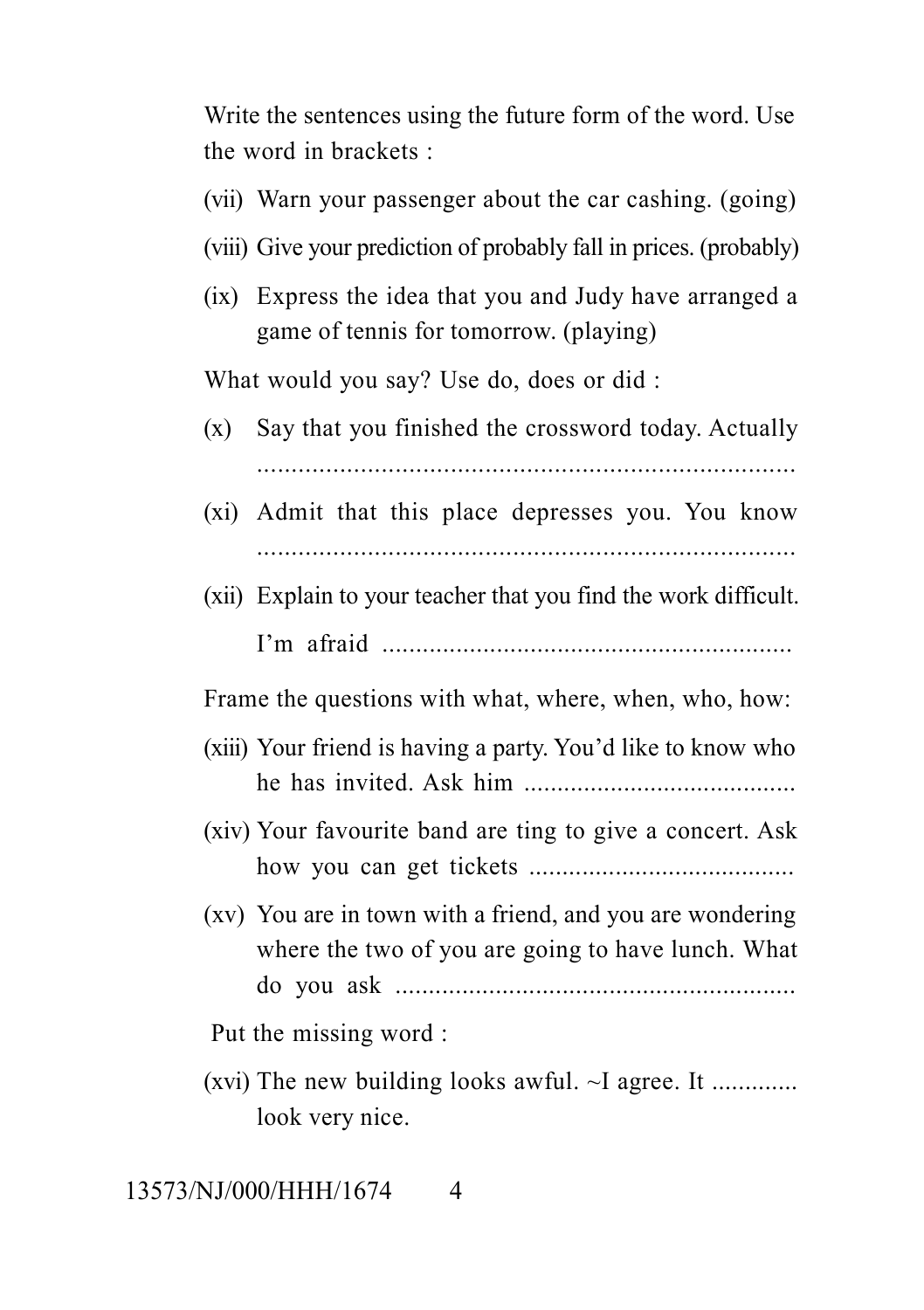(xvii) How  $\ldots$  is it to the station?  $\sim$  About half a mile. (xviii) I feel a bit cold actually.  $\sim$ Yes .......... do I. 15

VI. Attempt any *15* sentences :

Each of these sentences has a mistake in it. Write the correct sentence :

- (i) Can you lend me some pen to write this cheque.
- (ii) We can't sit here because grass is wet.
- (iii) I just want to go into this shoes shop.

Decide which word or words are correct :

(iv) .......... is my favourite sport.

(a) Golf (b) a Golf (c) the Golf

- (v) We had .............. time at the disco yesterday. (a) really nice (b) a really nice (c) really a nice
- (vi) We can finish the rest of the bread for

(a) breakfast (b) a breakfast (c) the breakfast

(vii) Peter has two brothers, but he doesn't speak to .......... of them.

(a) both (b) any (c) either (d) neither

(viii) .......... has left a bicycle outside.

(a) Anyone (b) Anything (c) Someone (d) Something

(ix) I like the pictures here.  $\sim$ Yes, so do I.

(a) that (b) these (c) this (d) those